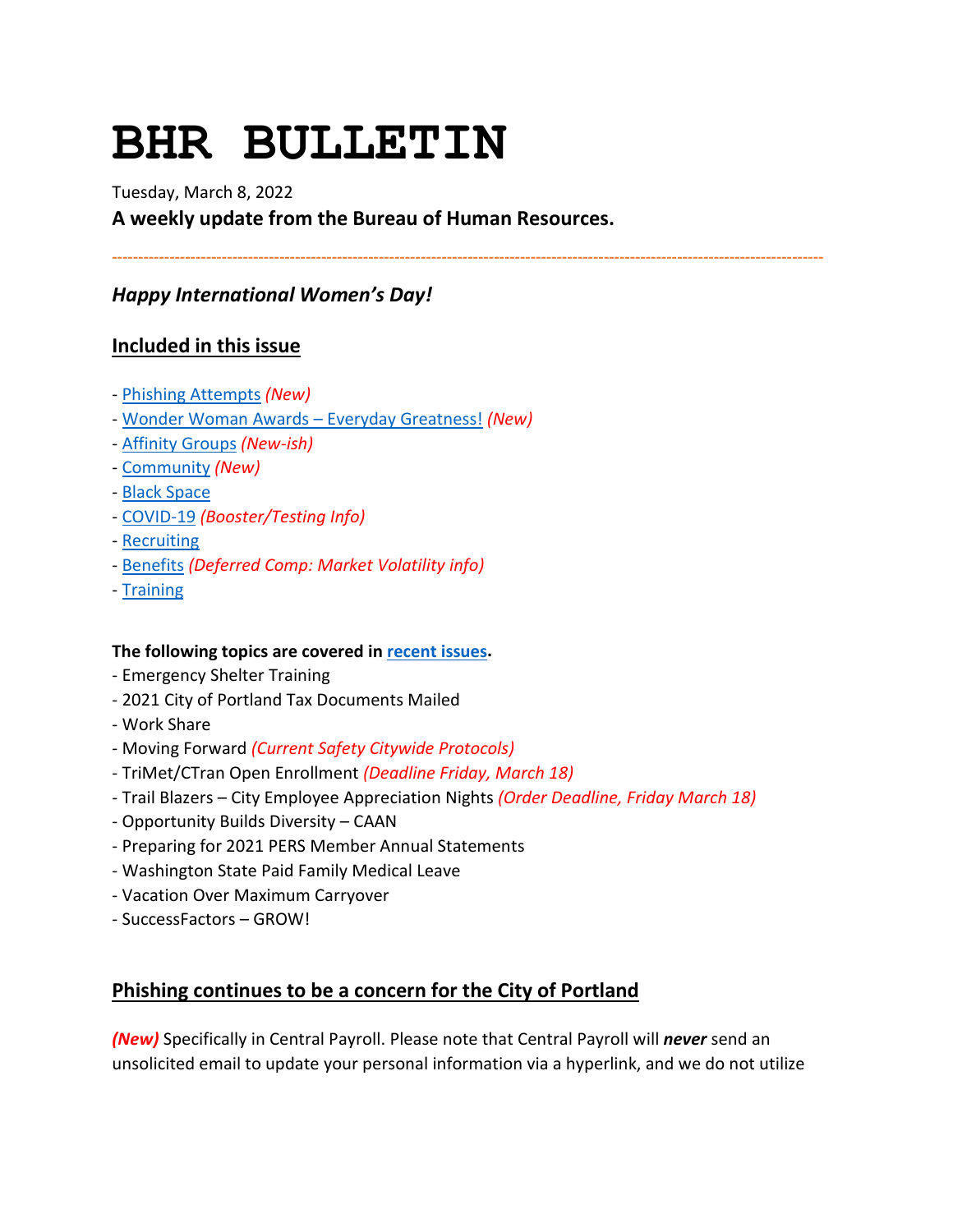third parties such as ADP, Paychex, or any other payroll processor that might ask you for information.

Below is a recent example of a phony email we received that was directed toward an employee. It claims that payroll will not be processed if they do not click on a link and provide further information. In this example, the email addres[s payroll@portlandoregon.gov](mailto:payroll@portlandoregon.gov) is also invalid. **Central Payroll's only email address is** [InboxBHRCentralPayroll@portlandoregon.gov](mailto:InboxBHRCentralPayroll@portlandoregon.gov)



If you are ever unsure about an email that claims to be directly from the City of Portland's payroll team, please use your Outlook address search to find us, and do not reply directly to the email, or the email address hyperlink. Those can be "spoofed" as well and direct you back to the phishing email address. Unfortunately, during tax season, there is usually an increase in these types of attempts. More helpful info can be found on spoofing and phishing at [https://www.usa.gov/stop-scams-frauds.](https://www.usa.gov/stop-scams-frauds)

# <span id="page-1-0"></span>**Twelfth Annual Wonder Woman Awards – Everyday Greatness!**



*(New)* Nominate any woman at the City of Portland who stands out as a community connector, supportive resource, inclusive leader, mentor or simply a fabulous City employee. Please think about everyday heroes such as our field staff, our mental health responders, and our dedicated women working from home – taking

care of others and/or pets, keeping you motivated despite a pandemic … *everyday greatness!*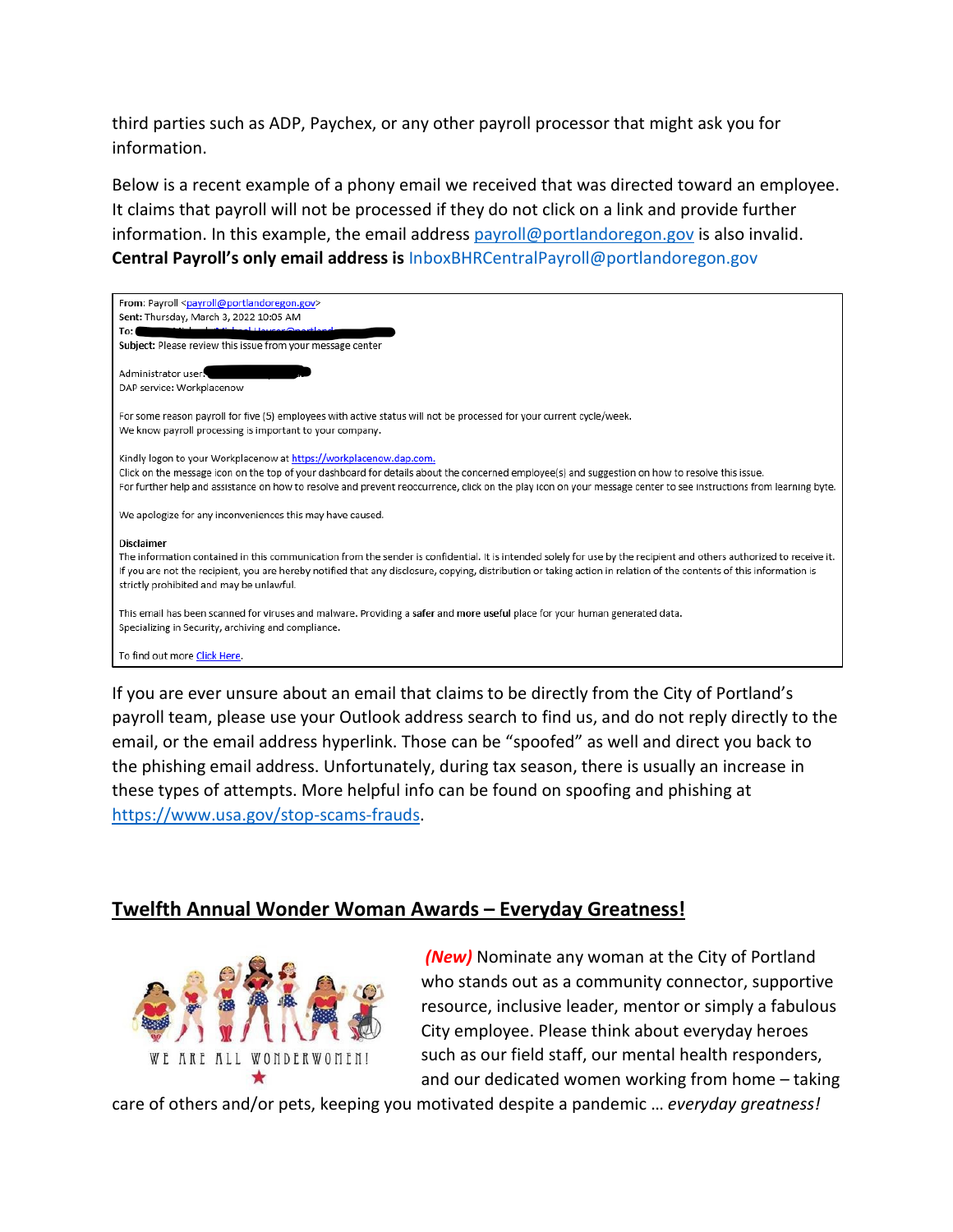Nominees don't have to be immediate co-workers. And you can nominate more than one woman. Please nominate in one or more of the following categories:

#### **WONDER WOMAN AWARD**

(All nominees receive a certificate and recognition)

**FABULOUS WONDER WOMAN AWARD**

(Jury selected)

NOMINATIONS ARE OPEN UNTIL THURSDAY, MARCH 31.

**Please note** – there will be no exceptions this year to the nomination deadline due to the high expectancy of nominees. In efforts to honor each recipient, we humbly ask that you submit nominations early.

**Nominate here:** [www.portlandoregon.gov/deep/nomination](http://www.portlandoregon.gov/deep/nomination)

All nominees (awardees) will be notified in April. Recognize your colleagues today!

**Q:** Does every woman who is nominated receive an award?

**A:** Yes. Every woman who's nominated and is a City of Portland employee receives a certificate via email.

**Q:** Do you have to be born a woman to qualify?

**A:** No. You qualify as a woman if you identify as a woman or women, are transgender or nonbinary. Nominees must be human or at least an employee of the City of Portland.

**Q:** Do they have to be a full-time or permanent employee?

**A:** No. They can be part-time, seasonal, contract, etc. If they are working for the City of Portland at the time of the awards, then they are eligible!

**Q:** How will the nominees know that they are receiving an award?

**A:** Debbie Caselton or someone from the Wonder Woman Awards Committee will send them an email.

**Q:** Will there be an awards ceremony this year?

**A:** No. But there will be a specially produced video that will be distributed later in April.

**Q:** Will there be any Exceptional Wonder Women Awards given again this year? **A:** Yes. It is now called the Fabulous Wonder Woman Award. These awardees are selected by a jury (the Wonder Woman Awards Committee). These women will also be notified in April and presented on the video.

**Q:** After the awards, how do I get a list of the Wonder Woman awardees at my bureau? **A:** All nominees, listed by bureau will be available on the DEEP web page, under Women's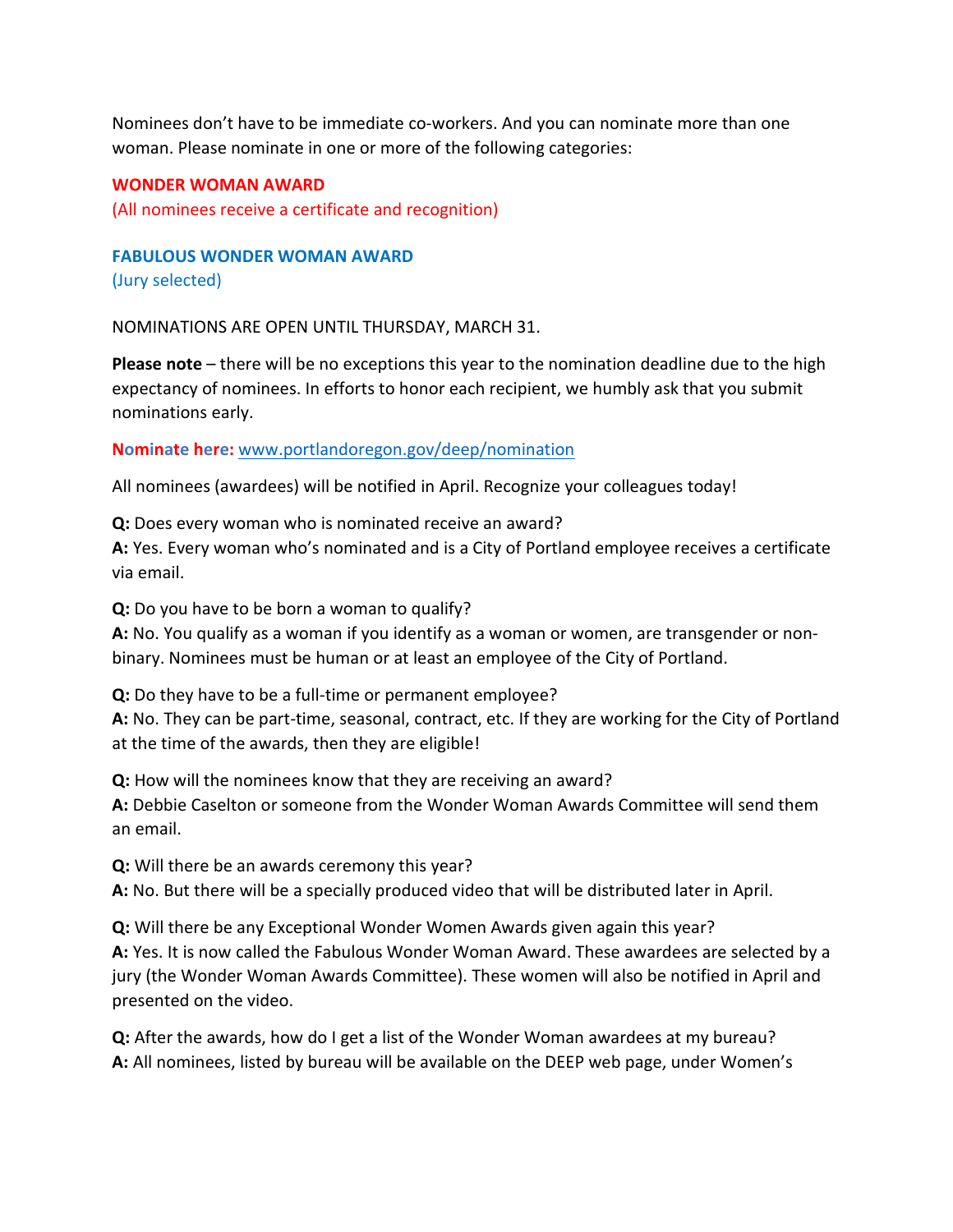Empowerment[: https://www.portlandoregon.gov/70511.](https://www.portlandoregon.gov/70511) You can find everything from 2015 through this year.

For more information contact Debbie Caselton at [Debbie.Caselton@portlandoregon.gov.](mailto:Debbie.Caselton@portlandoregon.gov)

# <span id="page-3-0"></span>**Affinity Groups**

*(New-ish)* Affinity groups are voluntary employee-driven groups, organized around a particular shared interest or dimension. Diverse and Empowered Employees of Portland (DEEP) envisions that affinity groups are organized relevant to the protected classes set forth in nondiscrimination laws such as race, disability, ethnicity, gender or sexual orientation. Groups are open to any and all City of Portland employees. To receive more information, please go the Affinity Groups signup page: [www.portlandoregon.gov/deep/signup.](http://www.portlandoregon.gov/deep/signup)

# <span id="page-3-1"></span>**Community**

*(New)* Dr. Martin Luther King Jr. Elementary School: Staff and students decorated classroom doors to honor and celebrate the contributions of Black change-makers past, present and future!

[Watch the video.](https://www.youtube.com/watch?v=ceAUsSip8pQ)

# <span id="page-3-2"></span>**Black Space**

This meeting is specifically for City of Portland's Black employees. We will provide support where needed and work together to identify common experiences as well as ways the City can better support and retain Black employees.

(New-ish) Meetings will now occur on the third Tuesday of the month, 1-2:30 p.m. Join Zoom Meeting at <https://us02web.zoom.us/j/81234850345?pwd=TDJGN1ZWNDVlLzJXZEtHcHJFRWErdz09>

Meeting ID: 812 3485 0345 Passcode: 230082 One tap mobile +16699006833,,81234850345#,,,,\*230082# US (San Jose) +12532158782,,81234850345#,,,,\*230082# US (Tacoma)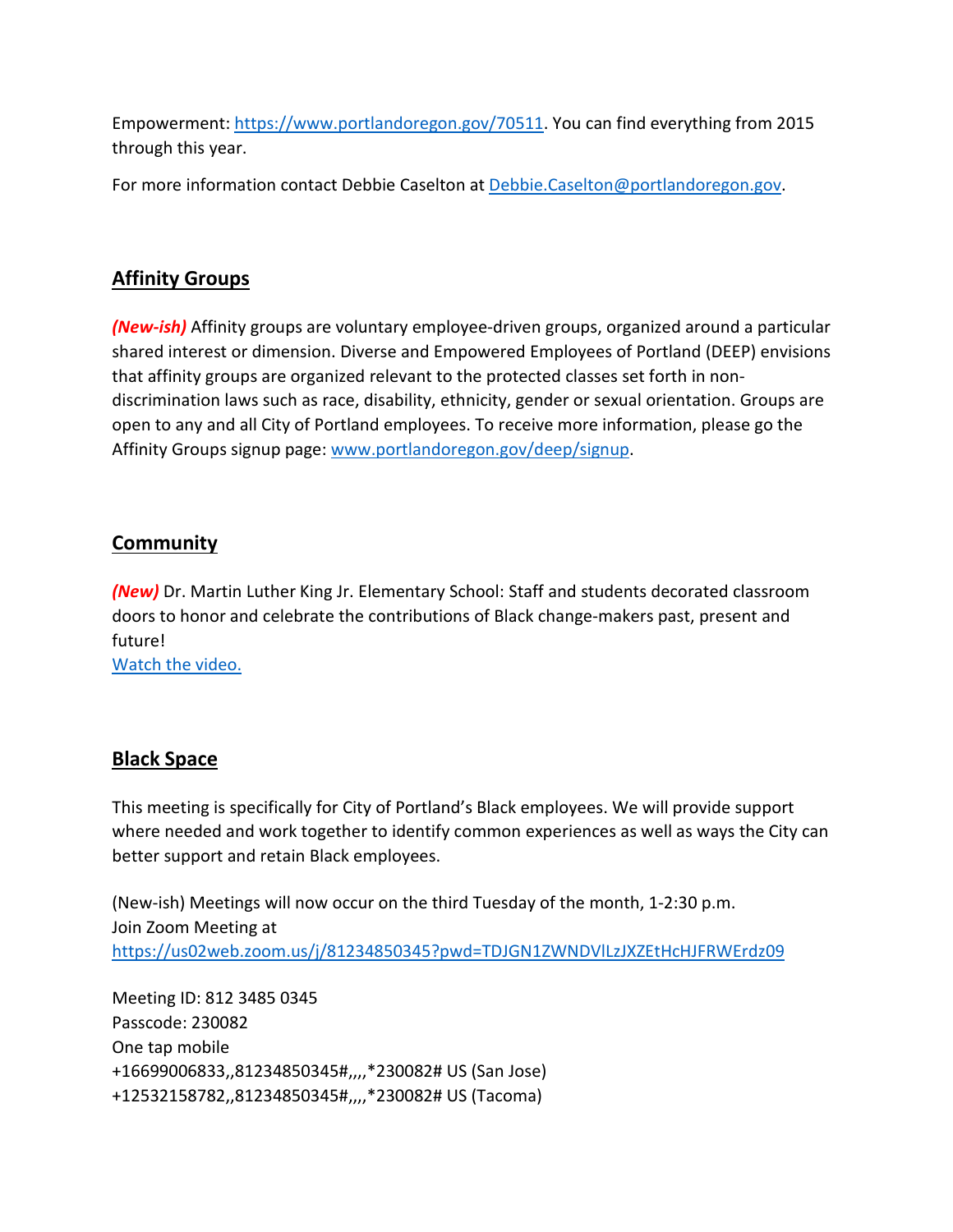## <span id="page-4-0"></span>**COVID-19**

#### **Booster Shots**

The COVID-19 vaccines are still effective in preventing severe disease, yet protection can lessen over time. A **booster shot is an additional shot recommended for all vaccinated adults to get** longer lasting protection. Many vaccines need boosters after a period of time.

**Q:** With so many people getting infected with the Omicron variant, do the vaccines really help? **A**: Yes! A new [report from the Oregon Health Authority](https://covidblog.oregon.gov/booster-shots-highlighted-in-new-breakthrough-case-report/?utm_medium=email&utm_source=govdelivery) confirms that cases of COVID-19 are much more common in unvaccinated individuals including during the Omicron surge. Being vaccinated lowers risk for infection and receiving a third (booster) dose provides the best protection.

**Q:** If I already had COVID-19 and recovered, am I protected by natural immunity, or do I still need to get a COVID-19 vaccine?

**A:** You should get a COVID-19 vaccine even if you already had COVID-19.

Getting sick with COVID-19 offers some protection from future illness with COVID-19, sometimes called "natural immunity." The level of protection people get from having COVID-19 may vary depending on how mild or severe their illness was, the time since their infection, and their age. No currently available test can reliably determine if a person is protected from infection.

[All COVID-19 vaccines currently available](https://www.cdc.gov/coronavirus/2019-ncov/vaccines/different-vaccines.html) in the United States ar[e effective](https://www.cdc.gov/coronavirus/2019-ncov/vaccines/effectiveness/index.html) at preventing COVID-19. Getting a COVID-19 vaccine gives most people a high level of protection against COVID-19 even in people who have already been sick with COVID-19.

[Emerging evidence](https://www.cdc.gov/coronavirus/2019-ncov/science/science-briefs/vaccine-induced-immunity.html#anchor_1635540493225) shows that getting a COVID-19 vaccine after you recover from COVID-19 infection provides added protection to your immune system. [One study](https://www.cdc.gov/mmwr/volumes/70/wr/mm7032e1.htm?s_cid=mm7032e1_e&ACSTrackingID=USCDC_921-DM63289&ACSTrackingLabel=MMWR%20Early%20Release%20-%20Vol.%2070%2C%20August%206%2C%202021&deliveryName=USCDC_921-DM63289) showed that, for people who already had COVID-19, those who do not get vaccinated after their recovery are more than two times as likely to get COVID-19 again than those who get fully vaccinated after recovery.

**Q:** Where can I get a booster? **A:** To get a booster shot:

- Contact your healthcare provider.
- Ask your local pharmacy.
- Call 2-1-1.
- Visi[t GetVaccinated.Oregon.gov.](https://getvaccinated.oregon.gov/#/)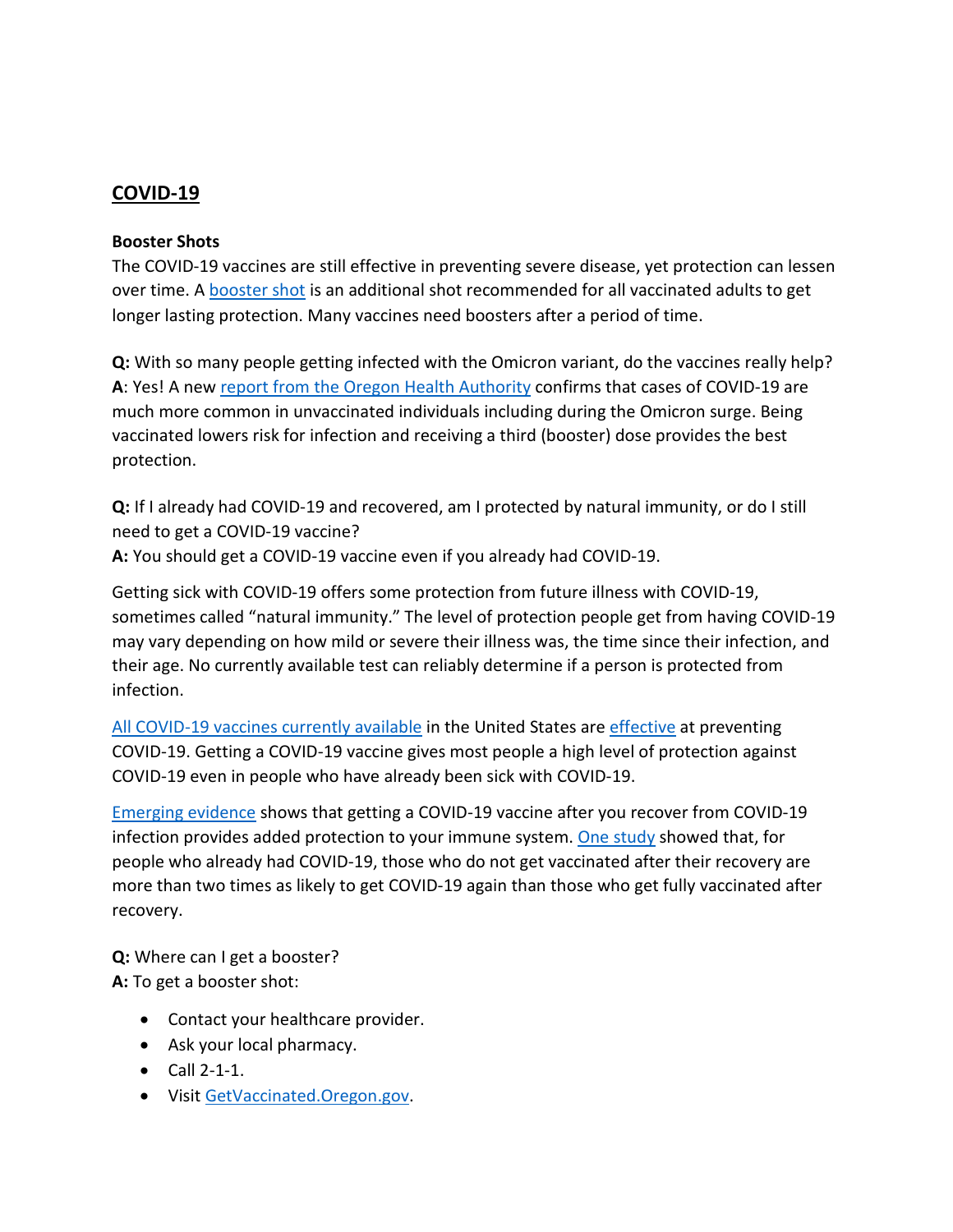#### • [Visit a weekly clinic.](https://www.multco.us/novel-coronavirus-covid-19/upcoming-covid-19-vaccination-clinics)

As we move forward, we will continue to answer questions related to COVID-19 vaccinations. The intent of the information is to help you make an informed decision about vaccination. Please submit vaccination questions to [Joel.Michels@portlandoregon.gov.](mailto:Joel.Michels@portlandoregon.gov) Answers will be provided in the following week's BHR Bulletin an[d a compiled list is posted here.](https://www.portlandoregon.gov/bhr/article/797240)

The information provided is taken from the Centers for Disease Control and Prevention [\(CDC\)](https://www.cdc.gov/coronavirus/2019-ncov/vaccines/index.html) and Oregon Health Authority [\(OHA\)](https://covidvaccine.oregon.gov/) resources with input from our own Joel Michels, Nurse Practitioner, Occupational Health and Well-being Program Manager.

## **Testing for Unvaccinated Employees**

The City is moving forward with the Mayor and City Council's directive to test employees who are unvaccinated for COVID-19. The goal remains to keep the workplace as safe as possible as we continue to provide services to the Portland area.

Details and many answers are available in this [COVID-19 Testing FAQ.](https://www.portland.gov/bhr/covid-testing)

Scheduling is underway for those who have not yet declared vaccination status along with those who have an approved exception. You will be notified once scheduled, before testing begins. If you telework, you will not be tested unless you're coming to a City worksite.

Testing adds to the pandemic health and safety plan for the City, but other measures are equally important. Please continue to distance when possible, wear a well-fitting mask, wash your hands frequently, and stay home if you are sick with any COVID-19 symptoms.

## **COVID-19 At-home Testing Options**

For all employees: The federal government provides free rapid tests for home shipping available at [www.covidtests.gov.](http://www.covidtests.gov/)

For Kaiser enrollees: Rapid antigen home tests are available at local drugstores or online. Please visit kp.org/covidtests for the most up-to-date information on participating retailers. To submit a reimbursement claim, please login to kp.org, go to the "Coverage & Costs" section, then select "Submit a Claim."

For Moda (CityCore/CityNet/CityBasic) enrollees: Members can purchase FDA authorized athome COVID test kits from retailers (including pharmacies and online) and submit to Moda for reimbursement using this form -- [COVID At Home Test Reimbursement.](https://www.modahealth.com/-/media/modahealth/site/shared/forms/ModaHealth-OTC-COVID-19-AtHomeTest-Medical-MemberReimbursementForm.pdf) Itemized receipts are required, and shipping costs are not reimbursable.

#### **Q:** What is a Self-test or At-home COVID-19 test?

**A: Self-tests** for COVID-19 give rapid results and **can be taken anywhere**, regardless of your vaccination status or whether you have symptoms. Along with [vaccination,](https://www.cdc.gov/coronavirus/2019-ncov/vaccines/your-vaccination.html) [wearing a well-](https://www.cdc.gov/coronavirus/2019-ncov/prevent-getting-sick/masks.html)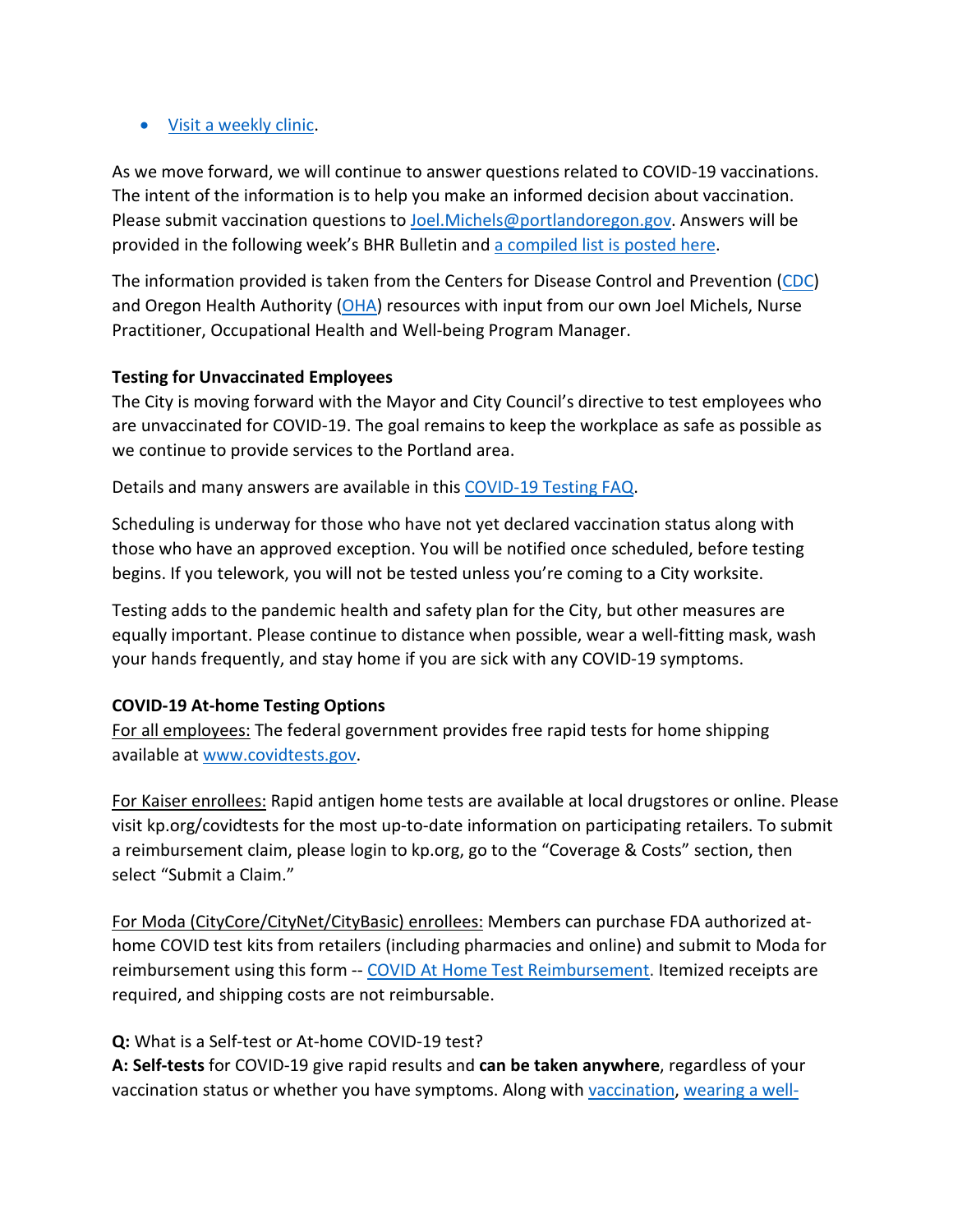[fitted mask,](https://www.cdc.gov/coronavirus/2019-ncov/prevent-getting-sick/masks.html) and physical distancing, self-tests help [protect you and others](https://www.cdc.gov/coronavirus/2019-ncov/prevent-getting-sick/prevention.html) by reducing the chances of spreading COVID-19.

## **Q:** When should I take an At-home COVID-19 test?

**A:** If you have any [COVID-19 symptoms,](https://www.cdc.gov/coronavirus/2019-ncov/symptoms-testing/symptoms.html) you may test immediately, although it can take 24 hours after symptom onset for the test to accurately detect the virus. You may want to repeat the test 24 hours after a negative test to confirm results if you are still having symptoms.

If you were exposed to someone with COVID-19, wait at least five days after exposure. If you test negative for COVID-19, consider testing again one to two days after your first test.

If you are going to an indoor event or a gathering, test immediately before the gathering, or as close to the time of the event as possible. **This is especially important before gathering with** [individuals at risk of severe disease,](https://www.cdc.gov/coronavirus/2019-ncov/need-extra-precautions/people-with-medical-conditions.html) [older adults,](https://www.cdc.gov/aging/covid19/covid19-older-adults.html) those who are [immunocompromised,](https://www.cdc.gov/coronavirus/2019-ncov/need-extra-precautions/people-with-medical-conditions.html#MedicalConditionsAdults) or people who are not [up to date on their COVID-19 vaccines,](https://www.cdc.gov/coronavirus/2019-ncov/vaccines/stay-up-to-date.html) including children who cannot get vaccinated yet.

**Q:** Should I trust the results of a self-test? **A: Positive results** from self-tests are highly reliable.

**Negative results** from self-tests do not rule out SARS-CoV-2 infection. A negative self-test result may not be reliable, especially if you have symptoms associated with COVID-19.

**Invalid results** from self-tests mean the test did not work properly, and a new test is needed to get an accurate result

# **COVID-19 Leave for Non-Represented, DCTU, PPA-BOEC, PROTEC17, LiUNA and PFFA Represented Employees**

Non-represented, DCTU, PROTEC17, LiUNA, PPA-BOEC, and PFFA represented employees must request this leave/time off utilizing your bureau's current process for leave requests. When requesting COVID-19 Emergency Paid Sick Leave through the ESS leave request system, select the leave type "other," and enter **EPSL** (or **EPSM** if used to care for a family member) in the comment section. Requests will be reviewed by your manager/supervisor, like other requests.

Once approved, use **EPSL** (or **EPSM** if used to care for a family member) as the absence type on your timesheet. When you certify your timesheet, you are verifying that the time is only being used for one of the qualifying reasons listed below. No additional forms are required.

If you have taken time off for one of these reasons after July 1, 2021, you will need to submit or modify a corresponding leave request. When approved, work with your bureau timekeeper to update your timesheet retroactively.

Employees can use COVID-19 EPSL/EPSM leave if they are:

1. advised to quarantine related to COVID-19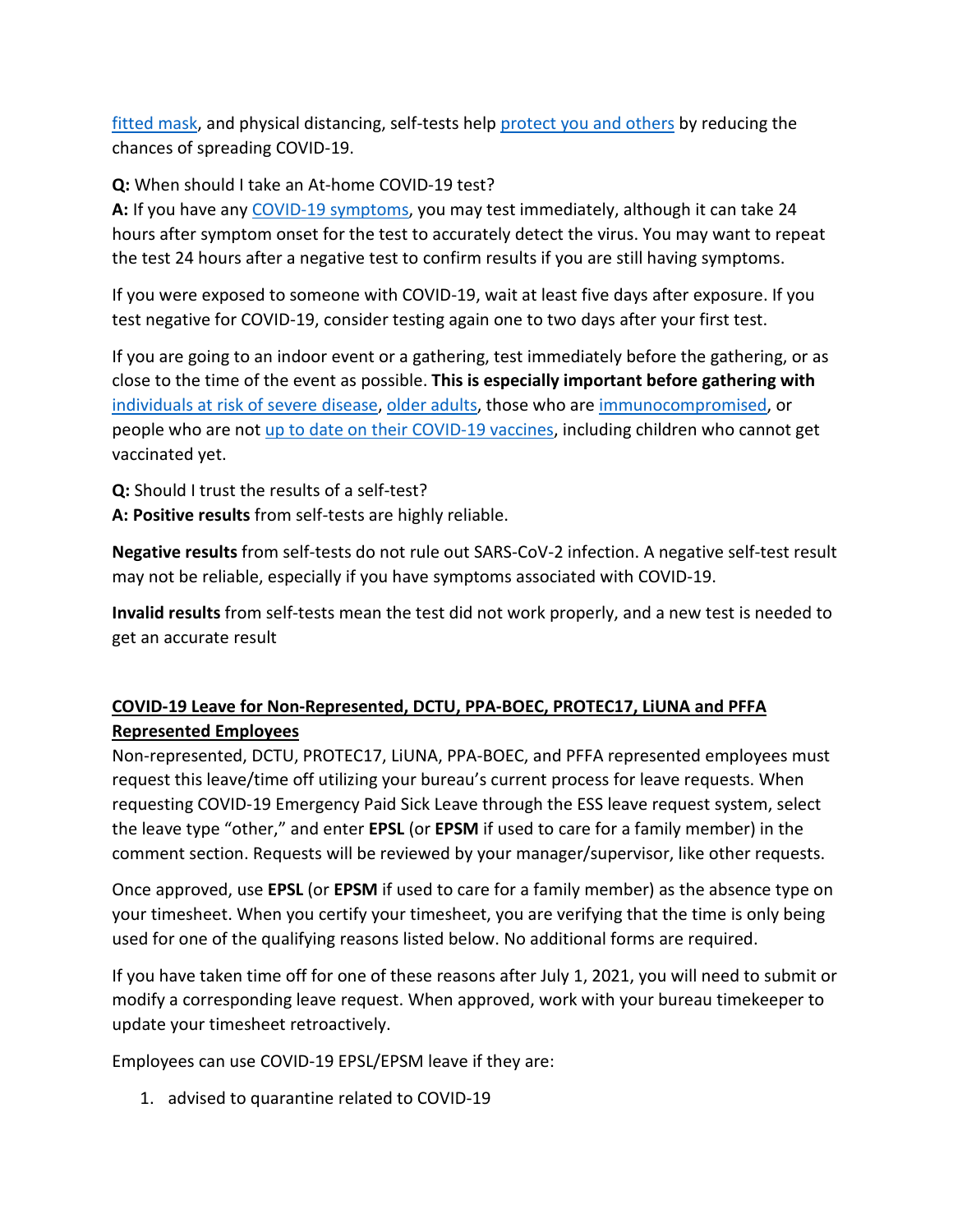- 2. experiencing symptoms of COVID-19 and seeking a medical diagnosis (including, but not limited to, obtaining a COVID-19 test or telehealth visit)
- 3. providing care for an impacted individual subject to quarantine or experiencing symptoms of COVID-19
	- a. Individual is defined as an immediate family member, roommate, or a similar person with whom the employee has a relationship that creates an expectation that the employee would care for the person in a quarantine or self-quarantine situation, and that individual depends on you for care during the quarantine or self-quarantine.
- 4. caring for your child whose school or place of care is closed or unavailable due to COVID-19 related reasons
- 5. taking time off to receive the vaccine (if the time off exceeds the following)
	- b. Employees may use up to two hours of regular, paid time to get a vaccination, whether on or off duty. These hours are recorded as regular paid hours on the timesheet; therefore, time entry is only required for positive pay employees or hours outside of an employee's work schedule.
	- c. For COVID-19 vaccinations that require two doses, each employee may be granted up to two hours paid time off for each dose.
	- d. Employees must submit a time request with the time type "other" and note "vaccine" in the comment section.
- 6. recovering from adverse side effects of the vaccine (adverse side effects or allergic reactions which require medical treatment may be filed as a workers' comp claim; EPSL and a workers' comp claim cannot be used concurrently for the same dates)

## **Safety Net Program**

The Safety Net Program offers support options for employees and budget-constrained bureaus, addressing needs brought on by COVID-19. Tools have been created to provide bureauapproved flexible leave options to employees during national- and state-declared emergencies. Details can be found on the BHR Safety Net page at [https://www.portlandoregon.gov/bhr/81209.](https://www.portlandoregon.gov/bhr/81209)

[The City's COVID-19 Response page is available here.](https://www.portlandoregon.gov/bhr/index.cfm?&c=81055)

# <span id="page-7-0"></span>**Benefits**

**CityStrong GuidanceResources: a free and confidential Employee Assistance Program (EAP)**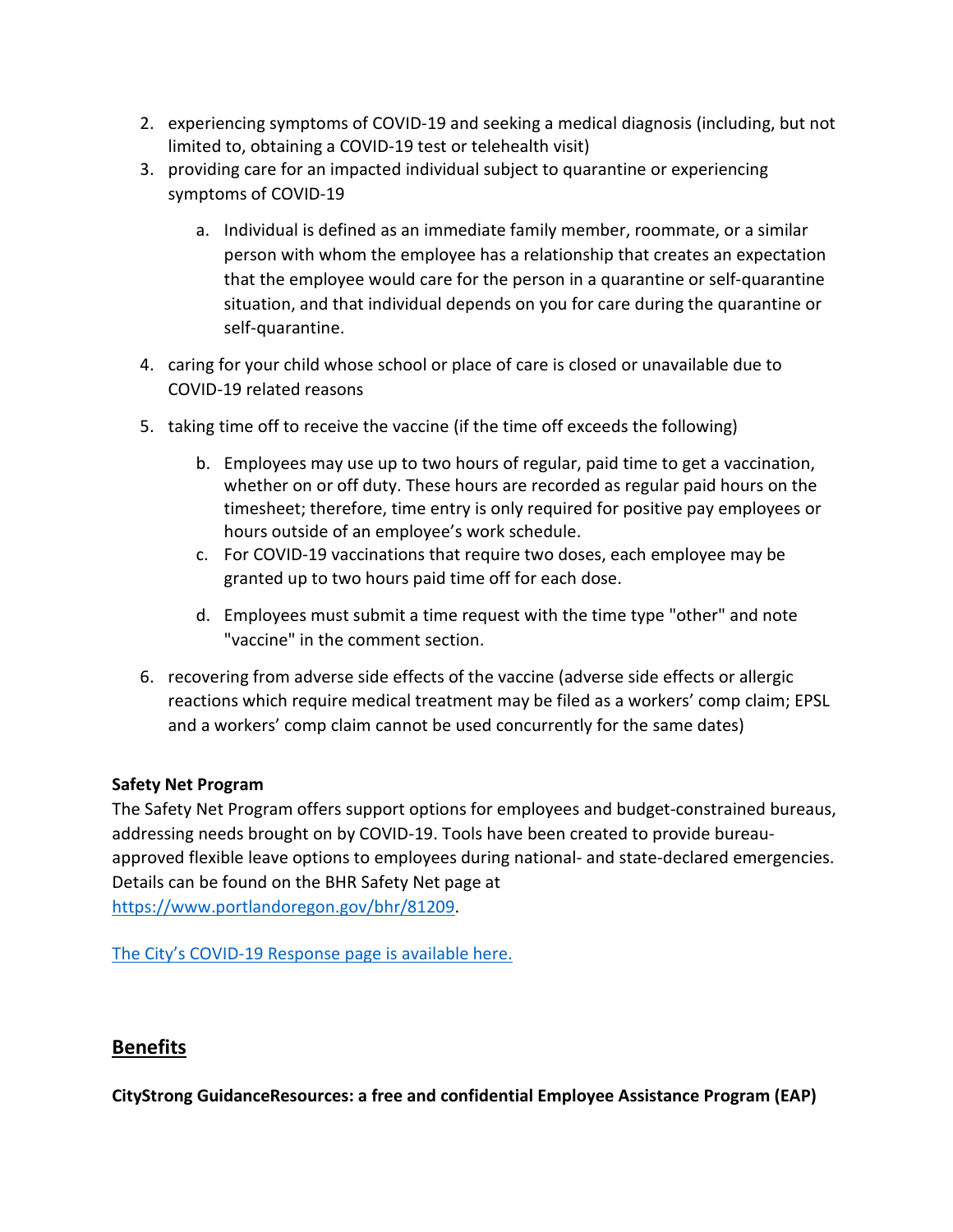Provided by the City of Portland, offering support for personal and work-related issues. Professionally trained Guidance Consultants are available 24 hours a day, 7 days a week, 365 days a year.

CityStrong GuidanceResources contact info: 855.888.9891 [guidanceresources.com](https://www.guidanceresources.com/groWeb/login/login.xhtml) App: GuidanceNow Web ID: CityStrong

**Webinars Vision Care is Healthcare – The Importance of an Eye Exam** *(This will be rescheduled)* Date and Time to be determined.

#### **Managing Seasonal Allergies**

Wednesday, March 9, 12-12:30 p.m. Register here.

# **Paying off Debt while building Wealth**

Tuesday, March 15, 11 a.m. - 12 p.m. [Register here.](https://us06web.zoom.us/webinar/register/WN_yYOTbG6jStGXAizzr43SQQ)

#### **Mental Fitness for Optimal Brain Power**

Wednesday, March 30, 1-2 p.m. [Register here.](https://us06web.zoom.us/webinar/register/WN_BYyBBbVuQWufZ2Mx0Pw_ZA)

#### **Budgeting: Establish good spending and saving habits**

Tuesday, April 26, 9 a.m. Thursday April 28, 6 a.m. *and* 12 p.m. [Register here.](https://voyafa.zoom.us/webinar/register/WN_jalwtC9vQGa3Bf00BMP-Pw)

**Budgeting: Build your budget using Voya's budget calculator** [Watch this 3-minute video.](https://www.voya.com/page/on-demand/budget-calculator)

#### **Deferred Compensation Program Resources**

**Investments and Market Volatility**  *(New)* Overview of investment risk/returns, asset allocation, portfolio diversification and dollar cost averaging through volatile markets. Wednesday, March 16, 12 p.m. [Register here.](https://voyafa.zoom.us/webinar/register/WN_E8-0mcnSRam-T-mo23mizA)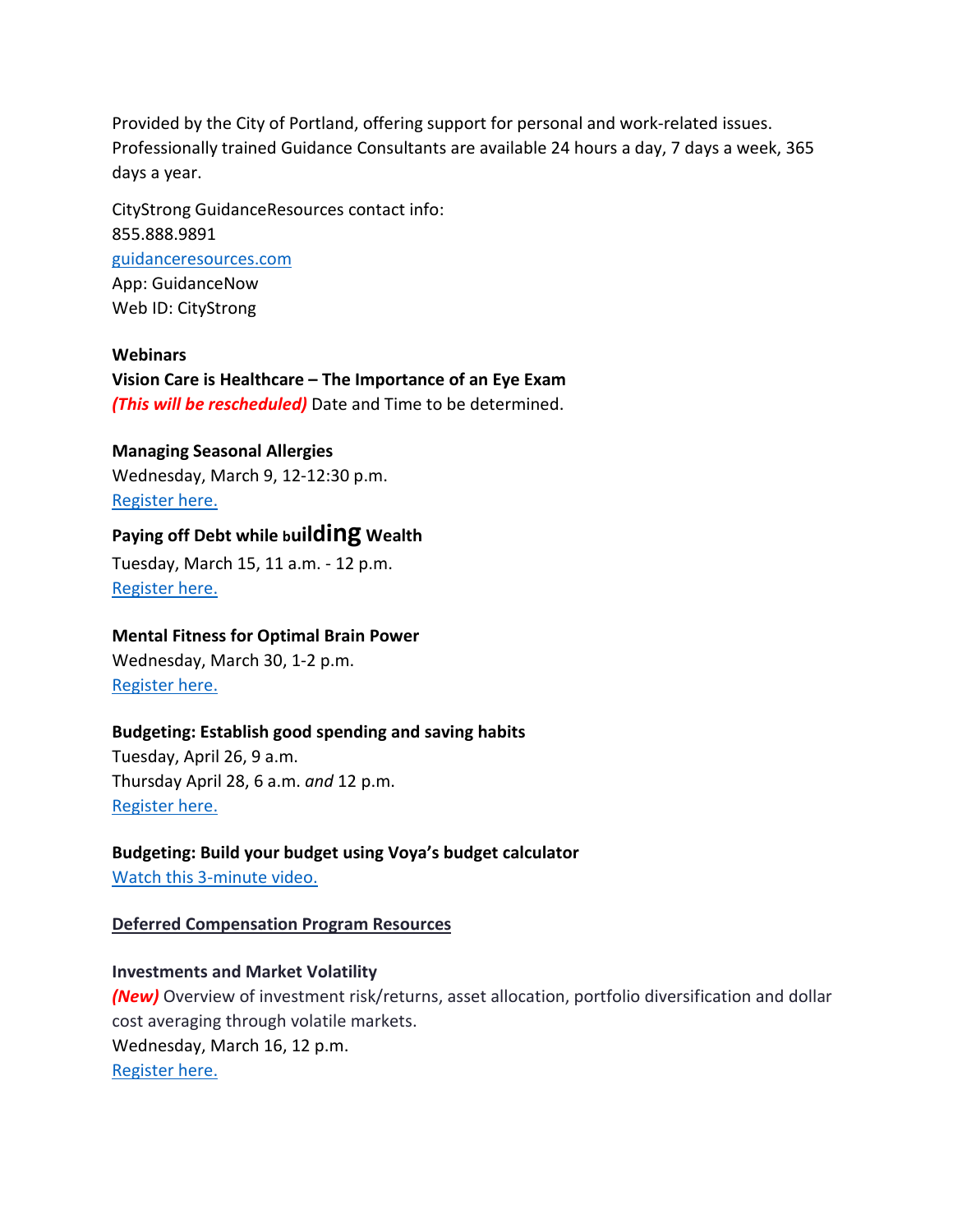#### **Navigating Market Volatility**

*(New)* If market volatility is causing you to consider making changes to your retirement strategy, keep in mind your long-term retirement planning goals and risk tolerance. A great way to learn more is t[o visit this resource page](https://www.voya.com/page/navigating-market-volatility) designed to help you understand the fundamentals of market volatility and learn strategies that can help guide you through uncertain times.

### **Addressing uncertainty series: Market Volatility**

*(New)* Market fluctuations may be concerning but saving for retirement involves investing for the long term. Learn about the importance of staying invested and why staying the course matters.

[Watch this 1-minute video.](https://www.voya.com/page/on-demand/addressing-uncertainty-series-market-volatility)

#### **Money Management Strategies During Inflationary Times**

*(New)* The inflation reading from Jan. 2021 to Jan. 2022 was a whopping 7.5%. As a result, inflation worries are now a leading cause of financial anxiety for many households as purchases like groceries, gas, furniture and used cars have spiked in cost. [This article](https://blog.voya.com/financial-decisions/money-management-strategies-during-inflationary-times-nc) provides some great suggested strategies to help lessen the stress and financial bite of your day-to-day finances.

## <span id="page-9-0"></span>**Recruiting**

**Jobs** [Current Internal Recruitments](https://www.governmentjobs.com/careers/portlandor/promotionaljobs) [Current External Recruitments](https://www.governmentjobs.com/careers/portlandor?) [Current Lateral Transfer Opportunities](https://www.governmentjobs.com/careers/portlandor/transferjobs)

# <span id="page-9-1"></span>**Training** *(VIRTUAL)*

#### **Required, All Employees**

Be sure to visit [CityLearner](https://www.portlandoregon.gov/sf) for course descriptions and the most current class details.

## *Workplace Harassment & Discrimination* **Prevention (HR 2.02)** *Initial for Non-Supervisory Employees*

Tuesday, April 12, 9:30-11:30 a.m.

# *Workplace Harassment & Discrimination Prevention (HR 2.02) Refresher for Non-Supervisory Employees*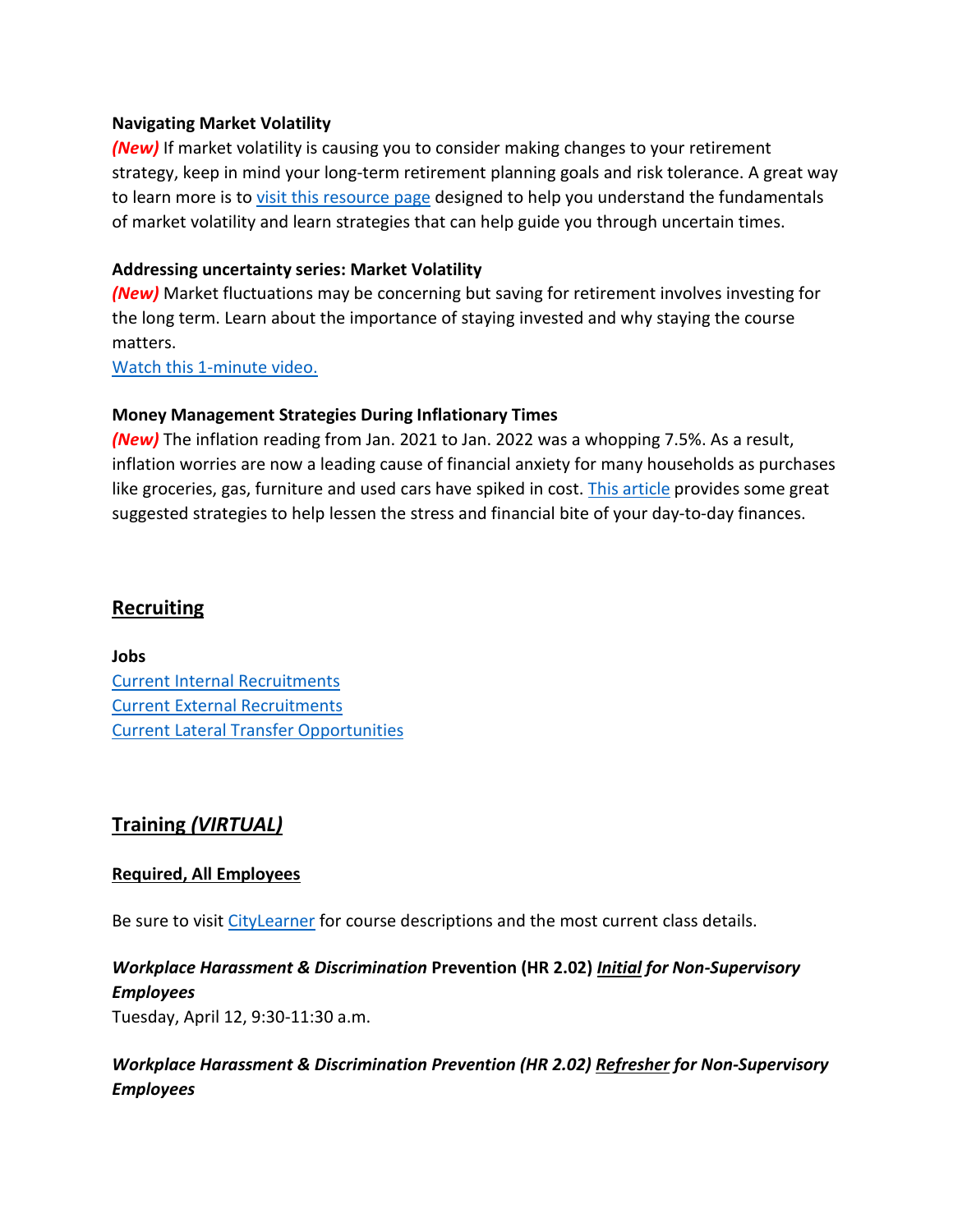Friday, April 29, 3-4 p.m.

*Workplace Harassment, Discrimination, & Retaliation Prevention (HR 2.02) Initial Training for Managers/Supervisors* 

Wednesday, March 9, 9-11 a.m.

*Workplace Harassment, Discrimination, & Retaliation Prevention (HR 2.02) Refresher Training for Managers/Supervisors*  Wednesday, April 13, 9-10 a.m.

*Reasonable Suspicion of Drug and Alcohol Use Training (DOT), Mgrs./Sups. – Cost \$30.00* Thursday, June 16, 9 a.m. - 12 p.m.

*Reasonable Suspicion of Drug and Alcohol Use Training (Non-DOT) - Mgrs./Sups. – \$30.00* Thursday, June 2, 9-11 a.m.

*Racial Equity 101* Thursday, March 10, 8:30 a.m. - 12 p.m.

*General Security Awareness Training* This eLearning is due annually. Here's a link to the course: [General Security Awareness](https://performancemanager4.successfactors.com/sf/learning?destUrl=https%3a%2f%2fcityofport%2eplateau%2ecom%2flearning%2fuser%2fdeeplink%5fredirect%2ejsp%3flinkId%3dITEM%5fDETAILS%26componentID%3dLMS61011035%26componentTypeID%3dELRN%26revisionDate%3d1638978720000%26fromSF%3dY&company=cityofport) 

*Defensive Driver Training -- eLearning now available in CityLearner* The eLearning can be taken at any time. Direct link to the course: **Defensive Driver** 

**Leadership Engagement and Development (LEAD) Training for Managers & Supervisors** (These classes are open to *all* Managers and Supervisors for registration.)

*Employee Lifecycle Training*  Part 1: Tuesday, April 5, 9 a.m. - 12 p.m. Part 2: Thursday, April 7, 9 a.m. - 12 p.m.

*Understanding the Neurology of Equity & Inclusion* **[Portland State University, Center for Executive and Professional Education,](https://www.pdx.edu/professional-education/)** [Tia Coachman](https://www.pdx.edu/professional-education/profile/tia-coachman) Thursday, April 7, 1-4 p.m. Thursday, April 28, 9 a.m. - 12 p.m. Thursday, May 5, 9 a.m. - 12 p.m.

*Centering Wellbeing: Let's Talk Mental Health!*

Wednesday, May 4, 9 a.m. - 12:30 p.m.

**Professional Development**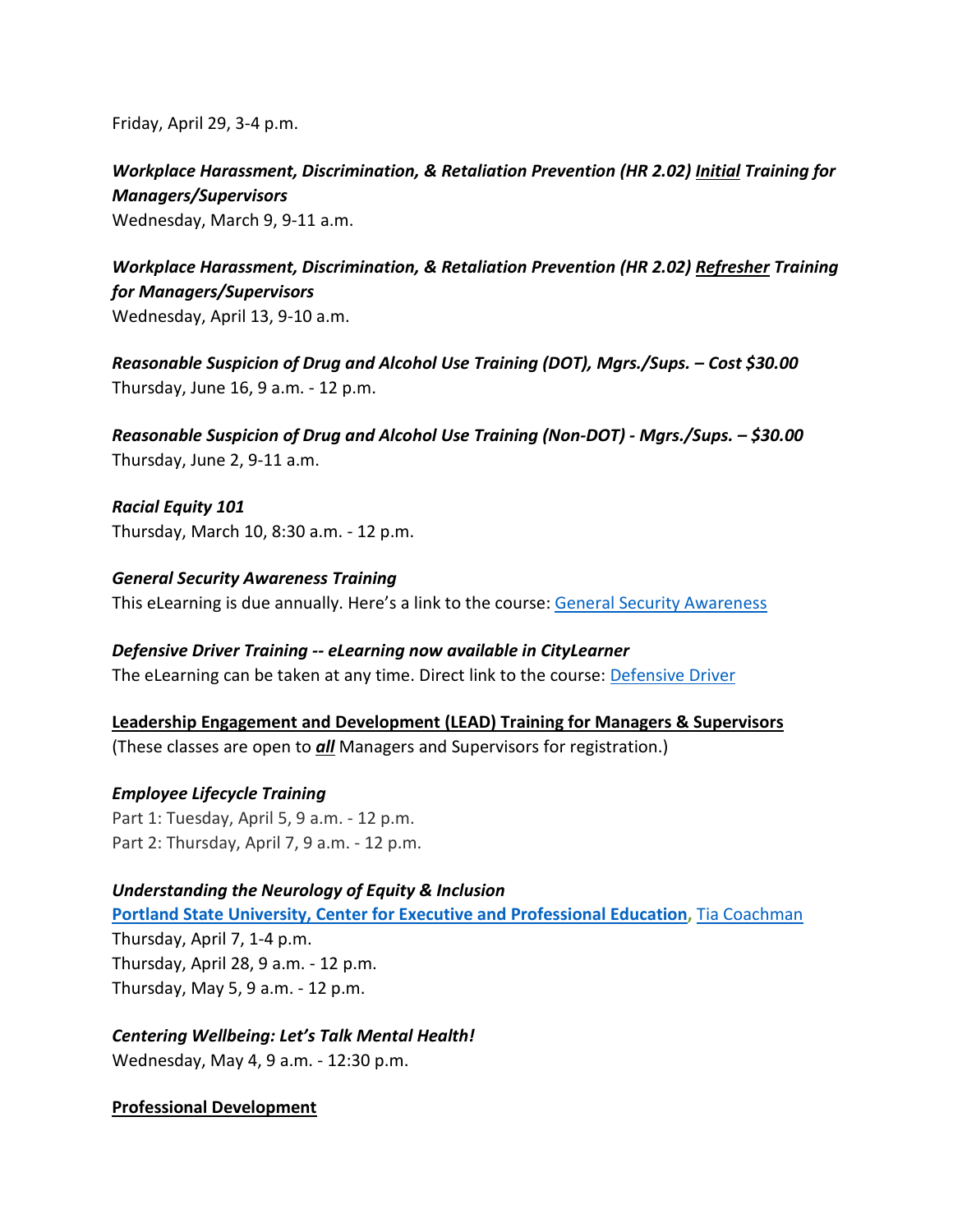#### *New Employee Orientation*

Click [New Employee Orientation](https://www.portlandoregon.gov/bhr/77721) for more information. Tuesday, April 12, 10 a.m. - 1:30 p.m. (30-minute lunch break is included)

#### *Reasonable Employment Accommodations*

Monday, April 25, 1-2:30 p.m.

#### *Performance Review Process*

Specifically designed for non-supervisory staff, managers and supervisors. Provides participants with an overview of the fiscal year process. Direct links to the classes: [SuccessFactors Performance Review Process Overview](https://cityofport.plateau.com/learning/user/common/viewItemDetails.do?OWASP_CSRFTOKEN=DU90-LX7U-MJFA-R3RR-74UK-2I97-WO9L-P1RW&componentID=29037&componentTypeID=ELRN&fromSF=Y&revisionDate=1621295700000&menuGroup=Learning&menuItem=Cur&fromDeepLink=true&hideItemDetailsBackLink=true)  [SuccessFactors Performance Review Process Overview for Managers and Supervisors](https://sts.portlandoregon.gov/adfs/ls/?SAMLRequest=hZJPb9swDMW%2FisC7bUVL61SIU2QLigXYH7fxethlUGU6FSBLnig367ev7aRbd0mv0iPf449cXv9pLXvCQMa7AmYpB4ZO%2B9q4fQE%2FqptkAderJanWik6u%2B%2Fjo7vB3jxTZUOhIHn8K6IOTXpEh6VSLJKOWu%2FXXL1KkXHbBR6%2B9BbYZCo1TcTJ7jLEjmWUUKe18iFa52gfce5fu%2FVOm6oYySxmwGx80Tt4FNMoSAttuCvg1V3n90OirZJZ%2FwGTeIE%2BuLgRPxEWuZwKV5vnlICXqcesoKhcLEFyIhItELKpZLvlc8stULPhPYOUp5UfjjtOfG%2BnhKCL5uarKpPy%2Bq4Ddv1IcBHBiJif38BbW%2BcaKCMPIB1avfA6HQ0q91kjUKB19oFT7NtMmPvtmBLfM3nr93da3ofl2U3pr9DNbW%2BsPnwKqiAXE0OOEtVXxfJzxxdRJM0llN05IEV0EtivH%2Fre9sqYxGP6t8924kK1Oif%2B%2FqNUL&RelayState=%2Fsf%2Flearning%3FdestUrl%3Dhttps%253a%252f%252fcityofport%252eplateau%252ecom%252flearning%252fuser%252fdeeplink%255fredirect%252ejsp%253flinkId%253dITEM%255fDETAILS%2526componentID%253d29040%2526componentTypeID%253dELRN%2526revisionDate%253d1621298220000%2526fromSF%253dY&SigAlg=http%3A%2F%2Fwww.w3.org%2F2000%2F09%2Fxmldsig%23rsa-sha1&Signature=Nh05m6BdIM%2FxvyYo0XGgvYRymZoYM8duNho3YqhMrhB7dt0AJszl8HP9tMyr1Rm970uBY8qN1OK2VQ1DitXtL9X5kz06hi1lh1qU%2BNQBVJv%2F2mbWdoqb58FMYKiqv97cu9yMld0iUdw6Mkp%2FB1rVy%2F6nxhm7IUmo9suGPepTh6k%3D)

#### *Safety Committee Boot Camp*

Created with Oregon OSHA and Risk Management, this OSHA required safety committee training covers three main sections: Safety Committees and Centralized Committee Rules, Hazard Identification, and Accident Investigation. OSHA requires all new safety committee members complete this training.

Tuesday, March 22, 9 a.m. - 12 p.m.

#### **Procurement Training**

#### *Cooperative and City Agreements*

Thursday, March 8, 9-11 a.m. [Join Microsoft Teams Meeting](https://teams.microsoft.com/l/meetup-join/19%3ameeting_YTUwYjg0ODEtMTZiMS00ZmRlLThjODctZDE5NDdkNzg1ZTdh%40thread.v2/0?context=%7b%22Tid%22%3a%22636d7808-73c9-41a7-97aa-8c4733642141%22%2c%22Oid%22%3a%2286b2ae6e-2fe6-44ca-9974-4b60b2e2cd99%22%7d) [+1 971-323-0035](tel:+19713230035,,619033769) Conference ID: 619 033 769#

#### *Introduction to Procurement*

Wednesday, March 23, 9 -11 a.m. [Join Microsoft Teams Meeting](https://teams.microsoft.com/l/meetup-join/19%3ameeting_OWI3OGJlZDAtYTlhYS00ZWQ0LTkwNWYtOTM5YmZlYzI1MmIx%40thread.v2/0?context=%7b%22Tid%22%3a%22636d7808-73c9-41a7-97aa-8c4733642141%22%2c%22Oid%22%3a%2286b2ae6e-2fe6-44ca-9974-4b60b2e2cd99%22%7d) [+1 971-323-0035 C](tel:+19713230035,,132463572)onference ID: 132 463 572#

#### *Design Bid Build Construction*

Tuesday, March 29, 9 - 11 a.m. [Join Microsoft Teams Meeting](https://teams.microsoft.com/l/meetup-join/19%3ameeting_NjIxOTQ5ZjAtMGMzYi00ODQ1LWIwMjQtNjU4Yjg4YzFkOTY5%40thread.v2/0?context=%7b%22Tid%22%3a%22636d7808-73c9-41a7-97aa-8c4733642141%22%2c%22Oid%22%3a%2286b2ae6e-2fe6-44ca-9974-4b60b2e2cd99%22%7d) [+1 971-323-0035](tel:+19713230035,,293342271) Conference ID: 293 342 271#

## *Alternative Construction Methods*

Thursday, March 31, 9 -11 a.m. [Join Microsoft Teams Meeting](https://teams.microsoft.com/l/meetup-join/19%3ameeting_ZjhkNmE5Y2EtODgyZS00NGQ4LTkxZGEtMDY1ZTE4YzdlYmZh%40thread.v2/0?context=%7b%22Tid%22%3a%22636d7808-73c9-41a7-97aa-8c4733642141%22%2c%22Oid%22%3a%2286b2ae6e-2fe6-44ca-9974-4b60b2e2cd99%22%7d) [+1 971-323-0035](tel:+19713230035,,436434061) Conference ID: 436 434 061#

See [a complete list of Procurement Trainings.](https://www.portlandoregon.gov/brfs/article/780678)